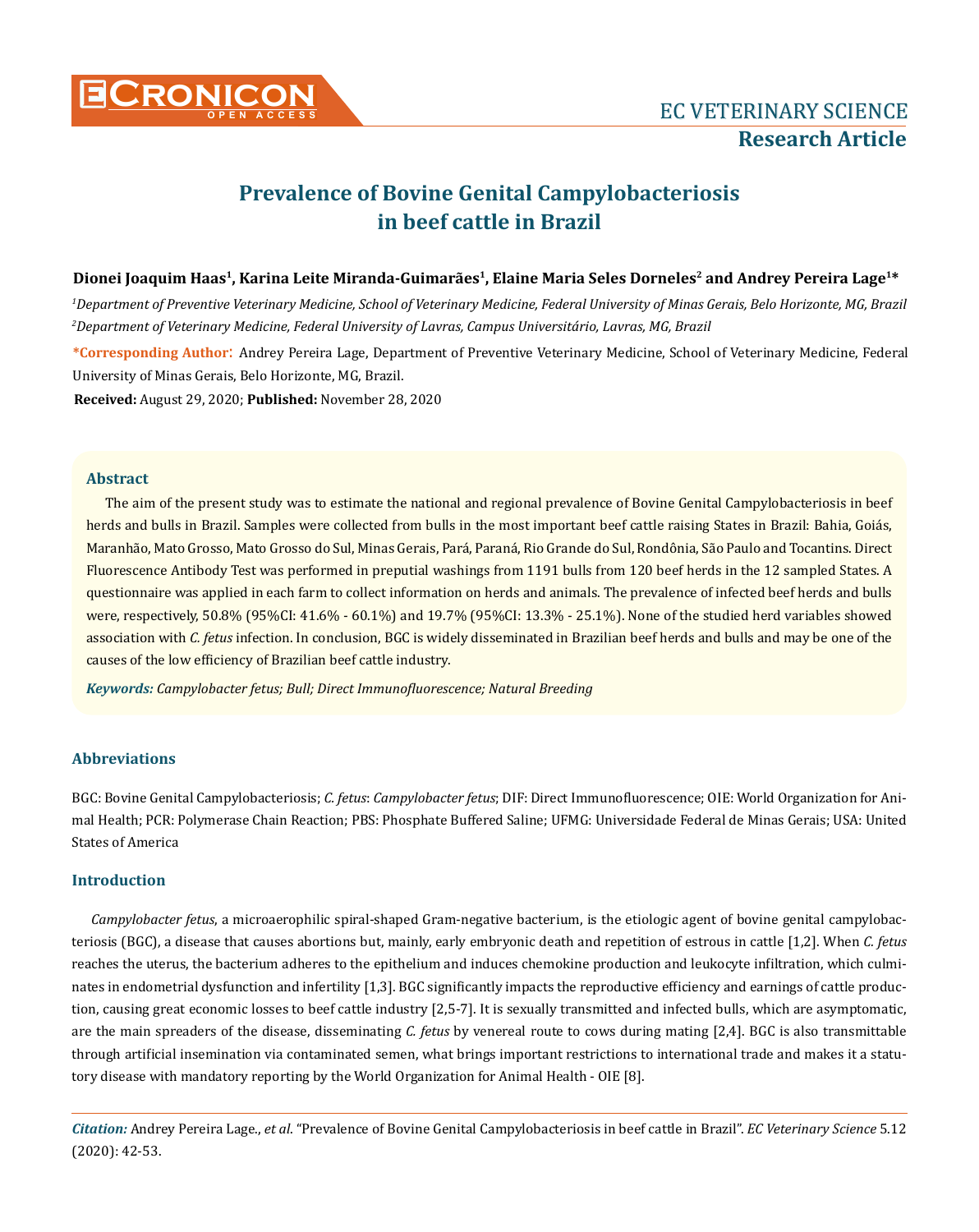BGC is widespread in the world [7-9] and is usually of high economic importance in the largest beef producing countries as Argentina [10,11], Australia [12], Brazil [2], Uruguay [14] and USA [15], that usually raises beef cattle extensively and under natural breeding. Epidemiological data from these countries provided valuable information on the conditions and magnitude of BGC, which are essential to better health decisions in BGC control programs, highlighting risk factors as natural breeding, use of old bulls and cows, presence of clean-up bulls in the herd, frequency of purchase of new animals, trespassing of animals from neighbor herds, lack of a defined breeding season, property area, cattle density, and absence of a BGC vaccination program [2,5,10-15].

In Brazil, BGC has been diagnosed since the 1950s, when *C. fetus* was first identified in the country [16]. Analyses of the beef cattle producing systems used in Brazil, with herds with large cattle population, raised extensively, with reproductive management based on natural breeding, usually without a restricted breeding season, indicate that bovine venereal diseases could be widespread in the country [2,15,17,18].

However, most data on BGC in Brazil come from clinical case reports, convenience sampling or small sampling studies [19-22], that usually does not capture the broad picture of BGC prevalence in the country. Methodological differences among studies, including different experimental designs, animal categories involved (cows or bulls), diagnostic tests used (culture, PCR, direct fluorescence antibody test (DFAT) or mucus agglutination test), participation of farms with historical reproductive disorders and different productive systems (beef or dairy), also pose important problems and make comparisons among studies and Brazilians regions unfeasible [2,17]. Findings of other studies, although they could reflect the location where they were carried out [5,23-26], could not be extrapolated to represent BGC in the country.

Therefore, although BGC is recognized in the country for almost 70 years, the real magnitude of BGC in Brazilian beef cattle is unknown. Thus, the objectives of this study were (i) to estimate the prevalence of BGC in herds and bulls and (ii) to evaluate the risk factors for *C. fetus* infection among beef cattle in the Brazil.

#### **Materials and Methods**

#### **Study design**

This cross-sectional epidemiological study was designed to estimate the prevalence of BGC at animal and herd levels. The twelve most important Brazilian beef production states, Bahia, Goiás, Maranhão, Mato Grosso, Mato Grosso do Sul, Minas Gerais, Pará, Paraná, Rio Grande do Sul, Rondônia, São Paulo and Tocantins, were included in the study (Figure 1A). Those states corresponded to 89.1% of the Brazilian's cattle production [27] and the sampled area, 5,575,933 Km², corresponds to 65.5% of the total national territory. All five Brazilian regions had herds sampled.

Two-level cluster sampling was used. First, the number of herds sufficient to obtain an estimate of the prevalence of herds with the desired precision was determined. To classify these herds as BCG-positive, a random selection of animals was carried out in each of them. The sample was calculated using an estimated prevalence of 52% [5], 95% confidence and 15% error [28]. The average number of animals sampled per cluster was estimated at 10. The sample size was calculated using correction for cluster sampling [28,29]. Based on those parameters a sample of 1200 animals in 120 properties was calculated. Ten herds were sampled per each of the 12 most important Brazilian beef production states, from February to October 2000. Herds that are exclusively beef producers and had 10 or more bulls were randomly selected from the database of Programa de Sanidade para Bovinos (Cattle Health Program) - Probov (Pfizer Saúde Animal - Brazil).

*Citation:* Andrey Pereira Lage., *et al*. "Prevalence of Bovine Genital Campylobacteriosis in beef cattle in Brazil". *EC Veterinary Science* 5.12 (2020): 42-53.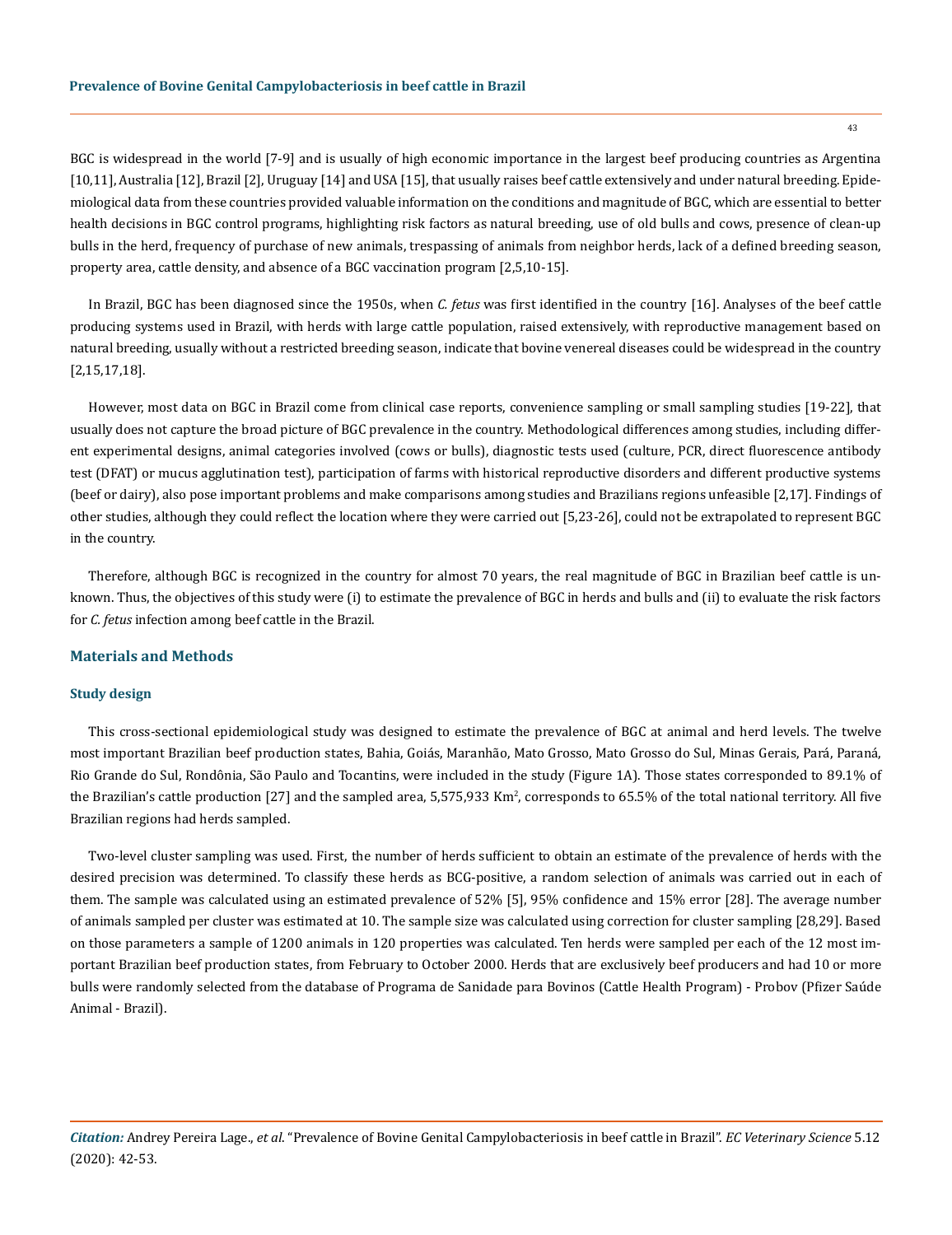#### **Preputial washings**

Preputial washings, one per bull, were collected as previously described [30] in phosphate buffered saline (PBS, pH 7.4). All preputial washings were stored at 4°C until the time of the examination. Samplings were performed after a period of sexual rest of at least 15 days [2].

#### **Direct fluorescence antibody test**

Direct Fluorescence Antibody Test (DFAT) was performed according to Figueiredo., *et al*. [31], using 20 µL of a 1/128 dilution of anti-*C. fetus* subsp. *venerealis* prepared in rabbit with the *C. fetus* subsp. *venerealis* strain NCTC 10354T and conjugated with fluorescein (Sigma-Aldrich, USA). The DFAT used had sensitivity and specificity of 92.6% and 88.9%, respectively [31].

#### **Statistical procedures**

Herd prevalence's and confidence intervals were calculated for simple sampling, using the exact binomial method [32] (Epi Info 7.1.5 software) (33). Weighted animal prevalence's and confidence intervals were calculated [28,34] weighting the data obtained by the total number of animals per herd and by state [28]. The true prevalence was estimated [35,36] adjusting the apparent prevalence obtained to the previously determined specificity (88.9%) and sensitivity (92.6%) of the DFAT [31]. Prevalence's were calculated for each of the five Brazilian geographic regions, North, Northeast, Midwest, Southeast and South (Table 1 and 2, Figure 1B) and for total area sampled, that represents the national prevalence.

The determination of the cut-off point to be used to classify the herd as positive was performed using simulations of herd sensitivity and specificity [35]. It was established that the cut-off point to classify the herd as positive was the presence of two or more bulls positive to DFAT, which guaranteed the best balance between herd sensitivity and herd specificity, 70% and 99%, respectively.

Evaluation of risk factors was performed by univariate analysis using the chi-square test with alpha at 0.05% [32]. Numerical variables were grouped into quarters for the analyses. Herd variables analyzed were: origin of the replacement bulls, number of bulls, total number of cows, total number of animals, area of property, breed group, presence and type of zootechnical bookkeeping, vaccinations, use of young bulls, presence and duration (with natural breeding or artificial insemination) of restricted breeding season, use of artificial insemination, use of clean-up bulls and age of bulls.

#### **Results**

#### **Beef bull and herd prevalences**

The prevalences of herds and beef bulls with BGC for the five Brazilian geographic regions and in the total area sampled are summarized in table 1 and 2 and figure 1B. Overall, herd prevalences range from 5.0% to 70% among regions with a national prevalence of 50.8% (95% CI: 41.6% - 60.1%). True prevalence of infected beef bull was 24.1%, ranging from 0.4% to 31.9% among regions. The lowest rates were observed in Northeast region, whereas the highest ones were observed in the Midwest, Southeast and South regions. Design effects and intracluster correlation coefficients calculated for each region and for the country were presented in table 2.

|               | <b>Positive</b><br><b>Prevalence</b><br><b>Tested</b> |              |             | 95% CI (%) |      |
|---------------|-------------------------------------------------------|--------------|-------------|------------|------|
| <b>Region</b> | <b>Herds</b>                                          | <b>Herds</b> | <b>Herd</b> | Min.       | Max. |
| North         | 12                                                    | 30           | 40.0        | 22,7       | 59,4 |
| Northeast     | 1                                                     | 20           | 5,0         | 0,3        | 26,9 |
| Midwest       | 20                                                    | 30           | 66,7        | 47,2       | 82,7 |
| Southeast     | 14                                                    | 20           | 70,0        | 45,7       | 88,1 |
| South         | 14                                                    | 20           | 70,0        | 45,7       | 88,8 |
| Total         | 61                                                    | 120          | 50,8        | 41,6       | 60,1 |

*Table 1: Prevalence of beef cattle herds with bovine genital campylobacteriosis in the North, Northeast, Midwest, Southeast and South regions of Brazil.*

*Citation:* Andrey Pereira Lage., *et al*. "Prevalence of Bovine Genital Campylobacteriosis in beef cattle in Brazil". *EC Veterinary Science* 5.12 (2020): 42-53.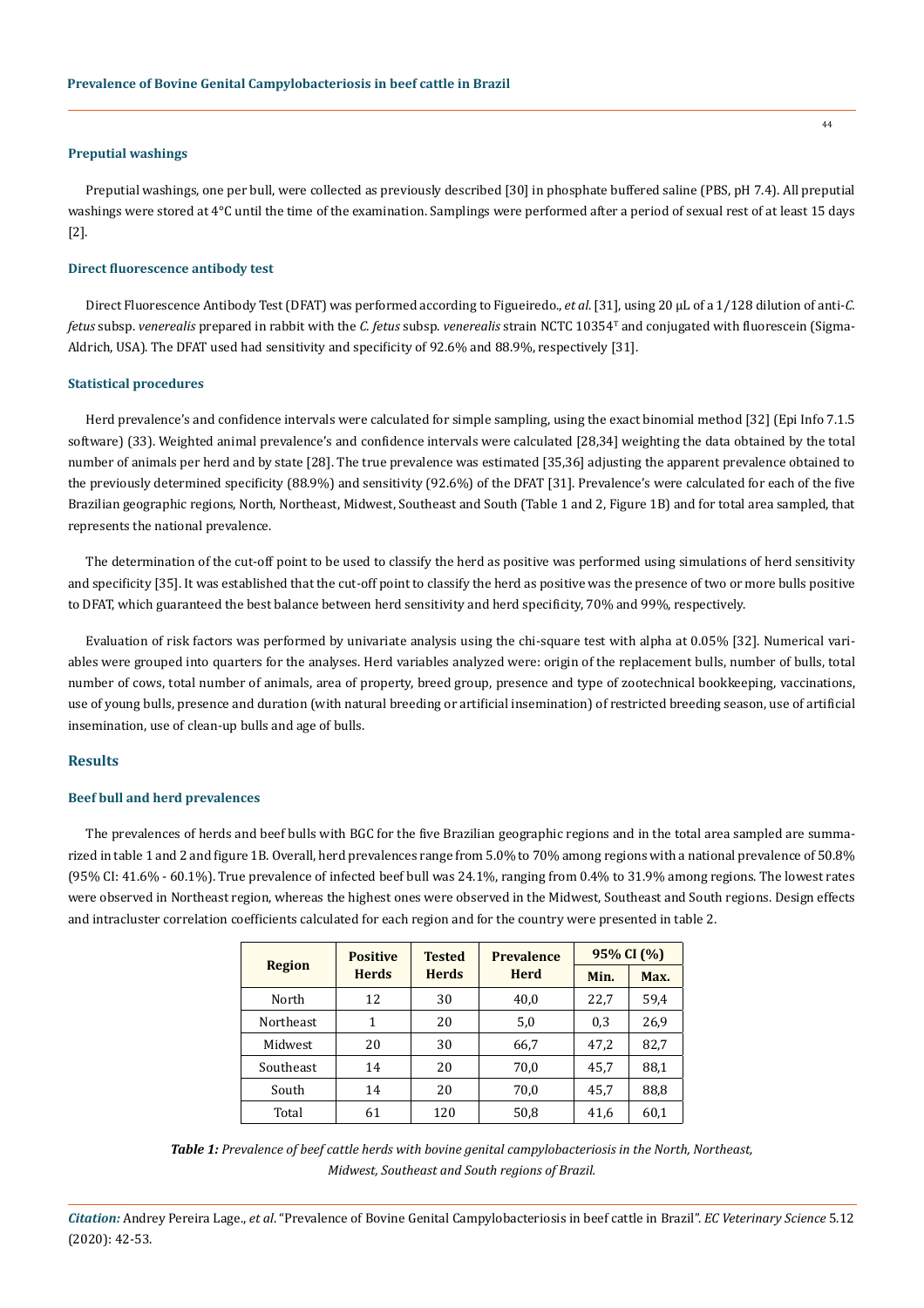| Region           | $\mathbf{D}^1$ | rho <sup>2</sup> | <b>Positive</b> | <b>Tested</b> | <b>True</b> | Apparent   |      | 95% CI (%) |
|------------------|----------------|------------------|-----------------|---------------|-------------|------------|------|------------|
|                  |                |                  | <b>Bulls</b>    | <b>Bulls</b>  | Prevalence  | Prevalence | Min. | Max.       |
| North            | 12,26          | 0.35             | 42              | 297           | 13,6        | 11,2       | 4,3  | 18,1       |
| <b>Northeast</b> | 4,70           | 0.08             | 3               | 200           | 0,4         | 0,4        | 0,0  | 1,2        |
| Midwest          | 14,25          | 0,42             | 81              | 297           | 31,9        | 26,1       | 15,8 | 36,5       |
| Southeast        | 24.77          | 0.49             | 51              | 198           | 28,5        | 23,3       | 10,3 | 36,4       |
| South            | 13,92          | 0.26             | 47              | 199           | 24,7        | 20,2       | 10,9 | 29,5       |
| Total            |                |                  | 224             | 1191          | 24,1        | 19,7       | 13,3 | 25,1       |

*Table 2: Prevalence of beef bulls with bovine genital campylobacteriosis in the North, Northeast,* 

*Midwest, Southeast and South regions of Brazil.*

*1 - D - Design effect.*

*2 - rho - Intracluster correlation coefficient.*



*Figure 1: Sampling area and prevalence of bovine genital campylobacteriosis at beef herd and bull levels for the five Brazilian geographic regions. A - States sampled for the BGC survey; AC: Acre; AL: Alagoas; AM: Amazonas; AP: Amapá; BA: Bahia; CE: Ceará; DF: Distrito Federal; ES: Espírito Santo; GO: Goiás; MA: Maranhão; MG: Minas Gerais; MS: Mato Grosso Do Sul; MT: Mato Grosso; PA: Pará; PB: Paraíba; PE: Pernambuco; PI: Piauí; PR: Paraná; RJ: Rio De Janeiro; RN: Rio Grande Do Norte; RO: Rondônia; RR: Roraima; RS: Rio Grande Do Sul; SC: Santa Catarina; SE: Sergipe; SP: São Paulo; TO: Tocantins. B - BGC prevalence at herd and bull level for each region.*

*Citation:* Andrey Pereira Lage., *et al*. "Prevalence of Bovine Genital Campylobacteriosis in beef cattle in Brazil". *EC Veterinary Science* 5.12 (2020): 42-53.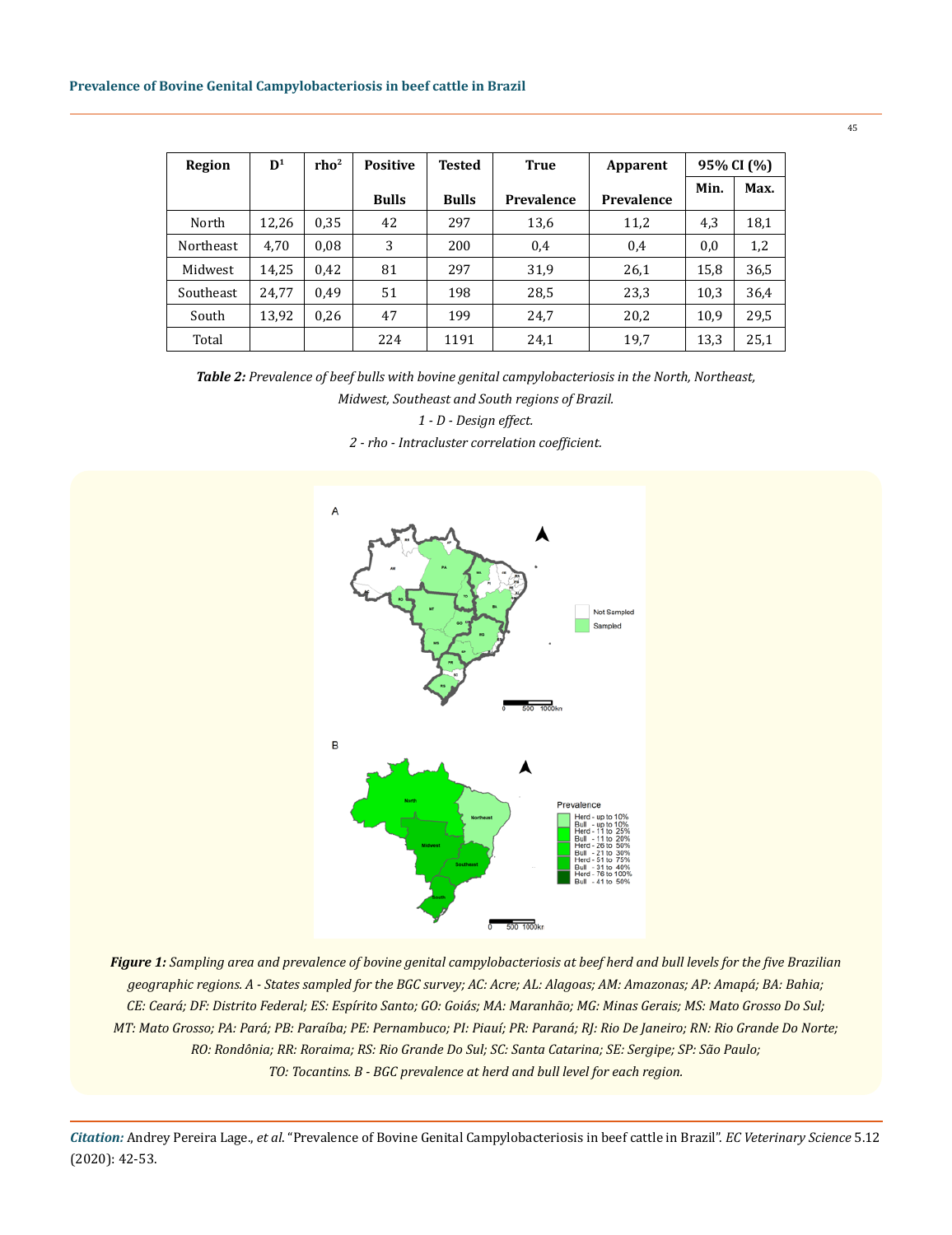## **Risk factor analyses**

The profile of the studied herds concerning the animal population, property area, breeding season and age of the bulls is shown in table 3 and 4. The median number of bulls, cows and cattle per studied herd was 70, 2465 and 2520, respectively. Bull median age was 70 months in the sampling. There was no significant difference among bulls' age groups on the rate of *C. fetus* infection (Table 4). The distribution of the analyzed herds characteristics was shown in table 5. Categorical variables were shown as the data were collected and numerical data were grouped into quarters.

| <b>Variables</b>                  | Mean  | <b>Median</b> | <b>Minimum</b> | <b>Maximum</b> | Q1 <sup>1</sup> | $\mathbf{Q}3^2$ |
|-----------------------------------|-------|---------------|----------------|----------------|-----------------|-----------------|
| Bulls <sup>3</sup>                | 113,1 | 70            | 10             | 2000           | 40              | 120             |
| $F$ emales <sup>4</sup>           | 3426  | 2465          | 740            | 18000          | 1800            | 3987            |
| Animals <sup>5</sup>              | 3539  | 2520          | 765            | 18400          | 1905            | 4095            |
| Area (ha)                         | 8787  | 4000          | 700            | 110000         | 2361            | 8150            |
| Breeding season - $NM6$           | 100,7 | 90            | 60             | 210            | 90              | 120             |
| Breeding season - AI <sup>7</sup> | 86,2  | 90            | 30             | 210            | 60              | 112,5           |
| Age of bulls (months) $8$         | 71,6  | 70            | 28             | 192            | 53              | 84              |

*Table 3: Profile of the sampled herds regarding the numerical variables studied.*

- *1 Q1 First quartile.*
- *2 Q3 Third quartile.*
- *3 Total number of bulls.*
- *4 Total number of cows.*
- *5 Total number of animals.*
- *6 Duration of breeding season in the natural mating system (days).*
- *7 Duration of breeding season in the artificial insemination system (days).*

*8 - Age of bulls sampled (months).*

| <b>Age of bulls</b> | NI <sup>1</sup> | $I^2$ | <b>Total</b> |
|---------------------|-----------------|-------|--------------|
| Up to 53 months     | 241             | 62    | 303          |
| 54 to 70 months     | 245             | 60    | 305          |
| 71 to 84 months     | 261             | 44    | 305          |
| Upper to 84 months  | 219             | 58    | 2.77         |

*Table 4: Age distribution of bulls in relation to Campylobacter fetus infection. 1 - NI - Herd without Campylobacter fetus infection.*

*2 - I - Herd with Campylobacter fetus infection.*

| <b>Characteristics</b>  | NP <sup>1</sup> | NI <sup>2</sup> | $\mathbf{I}^3$ | <b>Total</b> |
|-------------------------|-----------------|-----------------|----------------|--------------|
| Area of property        | 120             |                 |                |              |
| Up to 2361 ha           |                 | 17              | 15             | 32           |
| 2362 to 4000 ha         |                 | 17              | 16             | 33           |
| 4001 to 8150 ha         |                 | 12              | 14             | 26           |
| Upper to 8150 ha        |                 | 17              | 12             | 29           |
| <b>Total of animals</b> | 120             |                 |                |              |
| Up to 1905              |                 | 17              | 13             | 30           |
| 1906 to 2520            |                 | 10              | 20             | 30           |
| 2521 to 4095            |                 | 19              | 11             | 30           |
| Upper to 4095           |                 | 17              | 13             | 30           |
| <b>Total of bulls</b>   | 120             |                 |                |              |
| Up to $40$              |                 | 16              | 16             | 32           |
| 41 to 70                |                 | 17              | 16             | 33           |
| 71 to 120               |                 | 15              | 11             | 26           |
| Upper to 120            |                 | 15              | 14             | 29           |
| <b>Total of cows</b>    | 120             |                 |                |              |
| Up to 1800              |                 | 17              | 14             | 31           |
| 1601 to 2465            |                 | 10              | 19             | 29           |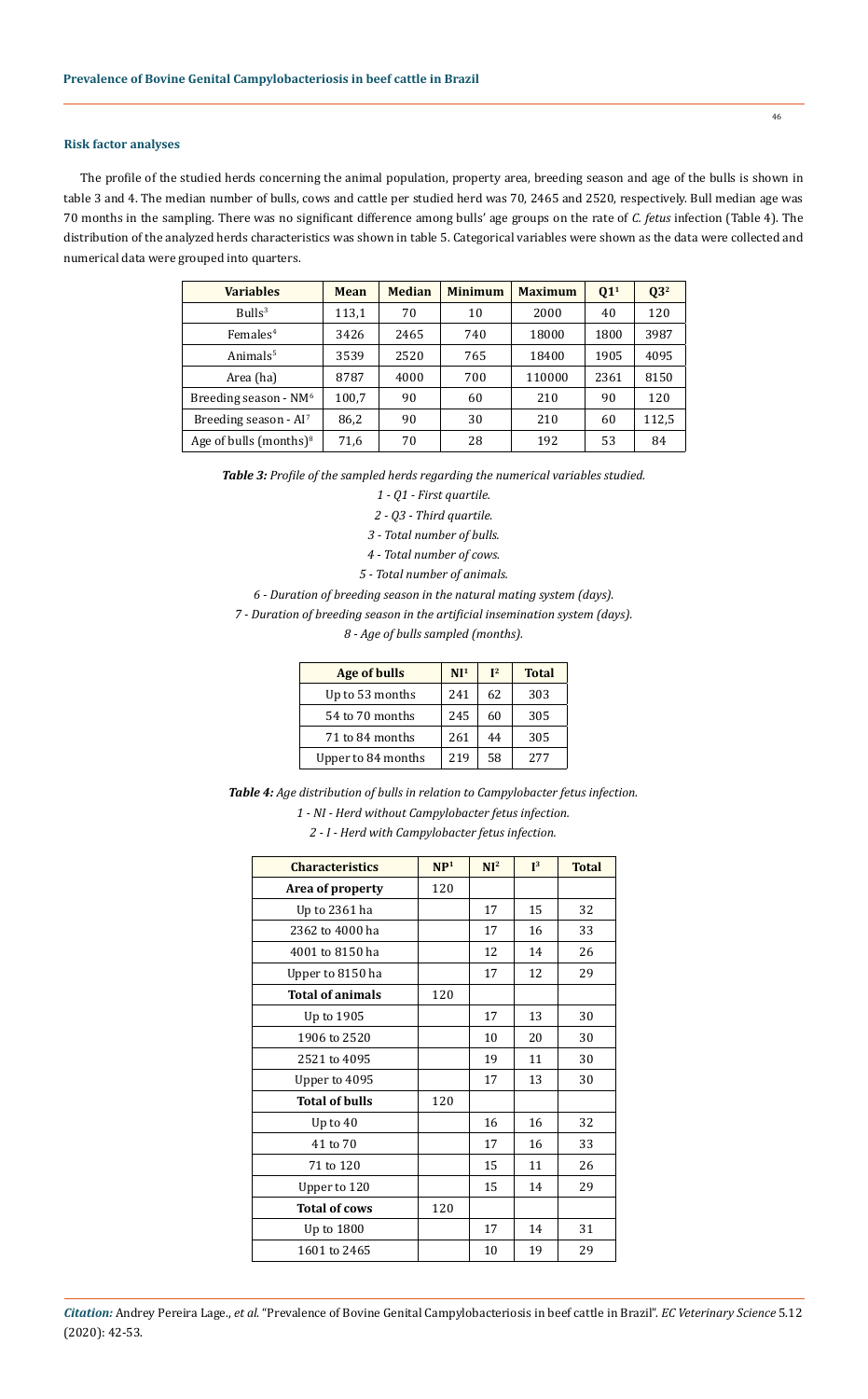| 2466 to 3987                |     | 20             | 10       | 30           |
|-----------------------------|-----|----------------|----------|--------------|
| Upper to 3987               |     | 16             | 14       | 30           |
| <b>Breed group</b>          | 120 |                |          |              |
| European                    |     | 3              | 5        | 8            |
| Cross-breed                 |     | $\overline{c}$ | 9        | 11           |
| Zebu                        |     | 58             | 43       | 101          |
| <b>Zootechnical control</b> | 120 |                |          |              |
| Perform                     |     | 59             | 54       | 113          |
| Not perform                 |     | 4              | 3        | 7            |
| <b>Type of bookkeeping</b>  | 119 |                |          |              |
| Book or card                |     | 18             | 19       | 37           |
| Computer                    |     | 20             | 24       | 44           |
| Both                        |     | 20             | 11       | 31           |
| <b>Replacement of bulls</b> | 104 |                |          |              |
| Own herd                    |     | 39             | 37       | 76           |
| Other herds                 |     | 3              | 2        | 5            |
| Auction                     |     | $\mathbf{1}$   | $\theta$ | $\mathbf{1}$ |
| All                         |     | 11             | 11       | 22           |

*Table 5: Characterization of the studied herds in relation to the area of property, herd size, breed group, zootechnical control and type of bookkeeping, and origin of the bulls in relation to the* 

*presence of Campylobacter fetus infection.*

- *1 NP Number of herds that answered the question.*
- *2 NI Herds without Campylobacter fetus infection.*

*3 - I - Herd with Campylobacter fetus infection.*

The reproductive management data of the studied herds were shown in table 6. All sampled herds used natural breeding, although 74.2% of them also used artificial insemination.

| <b>Characteristics</b>          | NP <sup>1</sup> | NI <sup>2</sup> | I <sup>3</sup> | <b>Total</b> |
|---------------------------------|-----------------|-----------------|----------------|--------------|
| Artificial insemination - AI    | 90              |                 |                |              |
| Use                             |                 | 45              | 44             | 89           |
| Not use                         |                 | 1               | $\Omega$       | 1            |
| <b>Breeding season - BS</b>     | 117             |                 |                |              |
| Use                             |                 | 57              | 50             | 107          |
| Not use                         |                 | 2               | 5              | 7            |
| In part of the cattle           |                 | $\mathbf{1}$    | $\mathcal{L}$  | 3            |
| Duration BS with natural mating | 104             |                 |                |              |
| Up to $90$                      |                 | 35              | 33             | 68           |
| 91 to 100                       |                 | $\Omega$        | $\Omega$       | $\theta$     |
| 101 to 120                      |                 | 14              | 8              | 22           |

*Citation:* Andrey Pereira Lage., *et al*. "Prevalence of Bovine Genital Campylobacteriosis in beef cattle in Brazil". *EC Veterinary Science* 5.12 (2020): 42-53.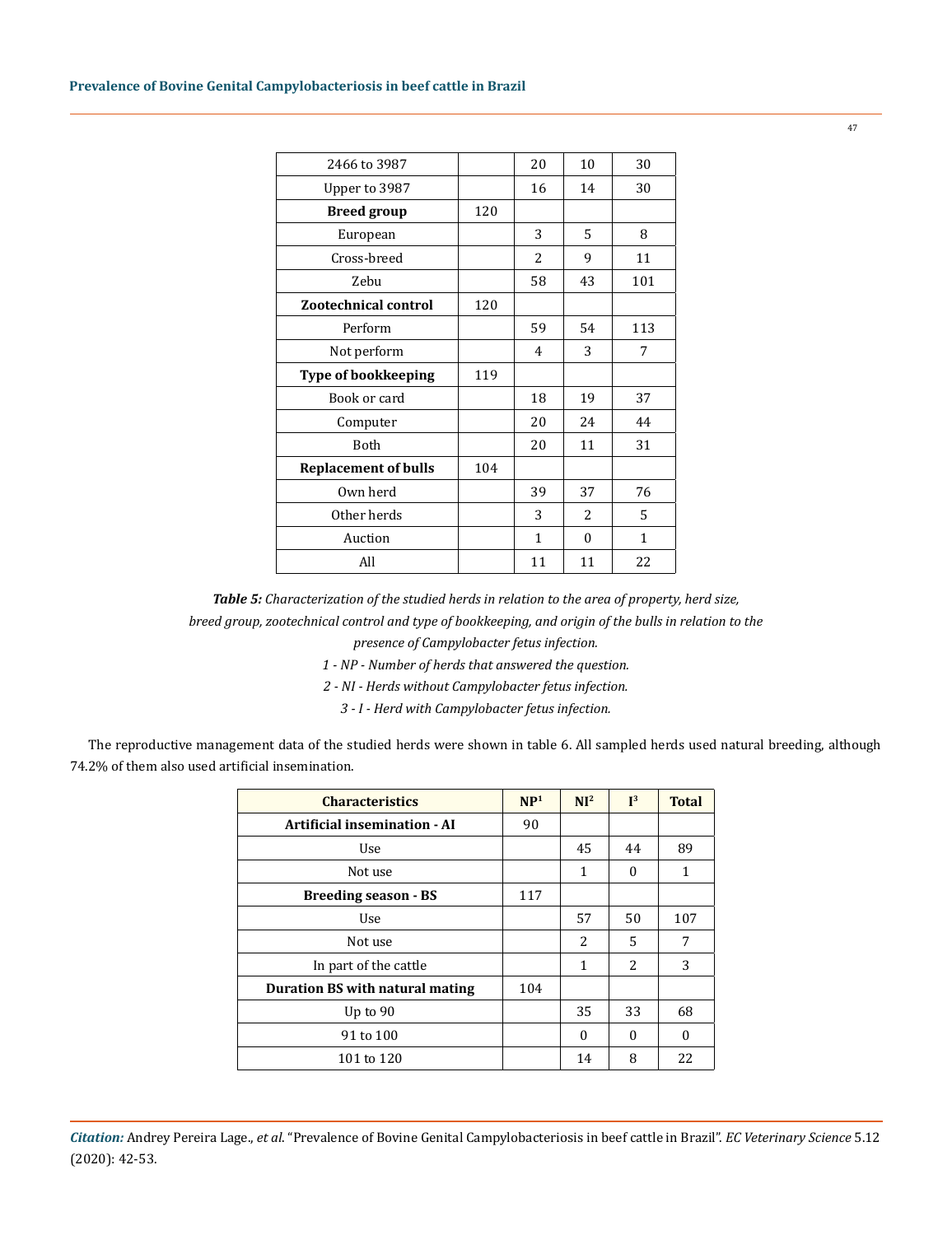| Upper 120                       |     | 6        | 8        | 14       |
|---------------------------------|-----|----------|----------|----------|
| Duration AI with natural mating | 80  |          |          |          |
| Up to 60 days                   |     | 16       | 18       | 34       |
| 61 to 90 days                   |     | 14       | 12       | 26       |
| 91 to 113 days                  |     | $\Omega$ | $\Omega$ | $\theta$ |
| Upper 113 days                  |     | 11       | 9        | 20       |
| Clean-up bulls                  | 90  |          |          |          |
| Use                             |     | 42       | 44       | 86       |
| Not use                         |     | 4        | $\Omega$ | 4        |
| Use of young bulls              | 110 |          |          |          |
| Only in heifers                 |     | 16       | 19       | 35       |
| Only in cows                    |     | 4        | 6        | 10       |
| In heifers and cows             |     | 35       | 30       | 65       |

*Table 6: Reproductive management characteristics of the properties studied in relation to the presence of infection by Campylobacter fetus.*

*1 - NP - Number of herds that answered the question.*

*2 - NI - Herds without Campylobacter fetus infection.*

*3 - I - Herds with Campylobacter fetus infection.*

None of the studied herds had previously been diagnosed with BGC, therefore no herd vaccinated animals against BGC, but most of them vaccinated heifers against brucellosis. Data on vaccinations performed by the sampled herds were shown on table 7.

| <b>Vaccines</b>    | NP <sup>1</sup> | NI <sup>2</sup> | I <sup>3</sup> | <b>Total</b> |
|--------------------|-----------------|-----------------|----------------|--------------|
| <b>Brucellosis</b> | 119             |                 |                |              |
| Vaccinated         |                 | 55              | 55             | 110          |
| Not vaccinated     |                 | 7               | $\mathcal{L}$  | 9            |
| <b>IBR and BDV</b> | 119             |                 |                |              |
| Vaccinated         |                 | 18              | 21             | 39           |
| Not vaccinated     |                 | 44              | 36             | 80           |
| Leptospirosis      | 119             |                 |                |              |
| Vaccinated         |                 | 19              | 27             | 46           |
| Not vaccinated     |                 | 43              | 30             | 73           |

*Table 7: Vaccinations against reproductive diseases performed on the properties studied in relation to the presence of infection by Campylobacter fetus.*

*1 - NP - Number of herds that answered the question.*

*2 - NI - Herd without Campylobacter fetus infection.*

*3 - I - Herd with Campylobacter fetus infection.*

Among the studied variables - origin of the replacement bulls, number of bulls, total number of cows, total number of animals, area of property, breed group, presence and type of zootechnical bookkeeping, vaccinations, age of bulls, presence and duration (with natural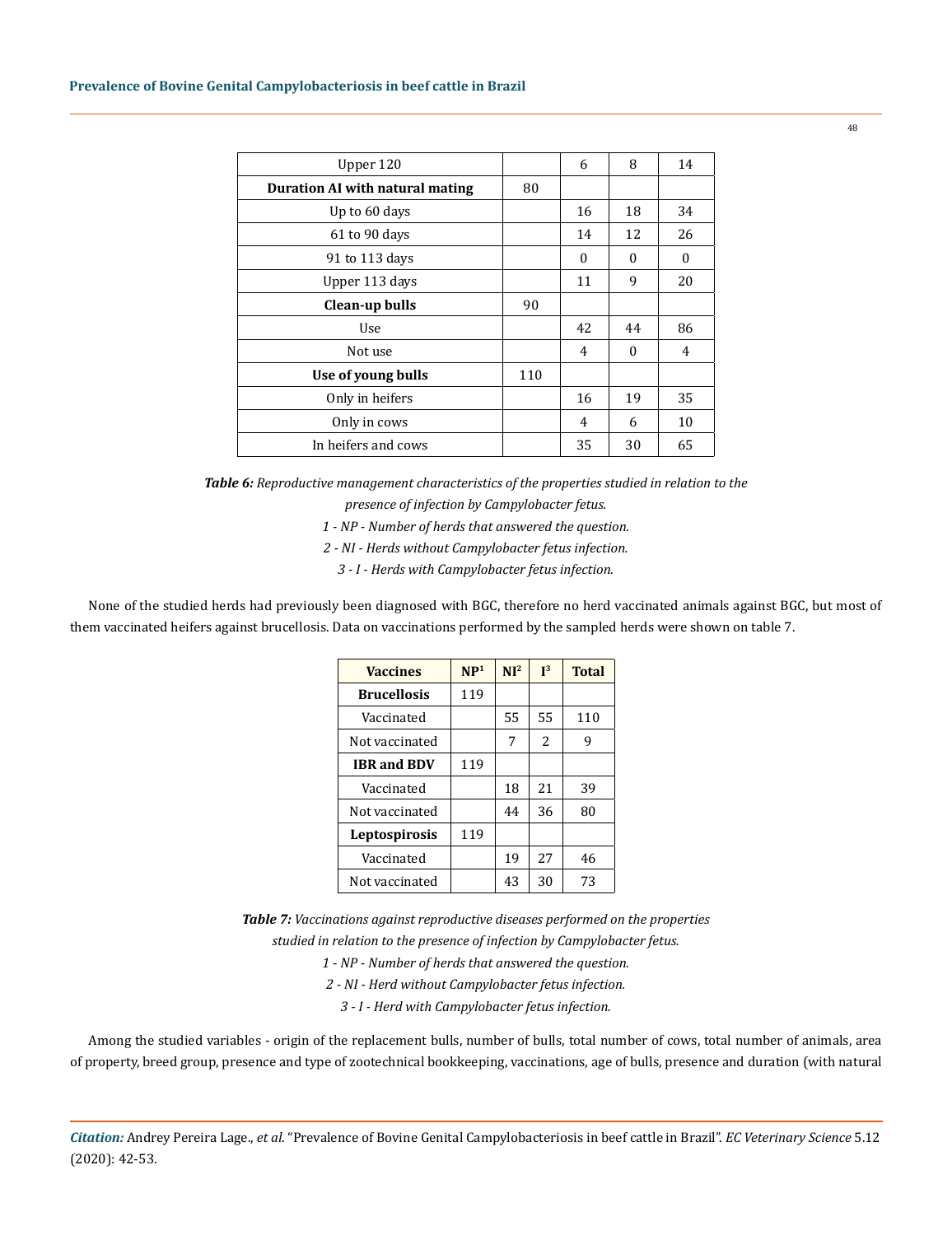breeding or artificial insemination) of restricted breeding season, use of artificial insemination, and use of clean-up bulls- none showed a significant association with the presence of BGC.

#### **Discussion**

BCG is for long recognized as an important cattle disease in Brazil [2,17], causing high economic losses to the Brazilian beef cattle industry [2,17]. However, its real magnitude and levels of infection among cattle and herds were mostly unknown in the country. This is the first study that shows the prevalence of BGC in the national beef herd and across the five Brazilian geographic regions.

Data on average herd prevalence in the Midwest, Southeast and South regions do not differ statistically from each other and showed very high infection rates, around 70% of herds positive for *C. fetus*, and reveal a national average prevalence of 50.8% (95% CI: 41.6% - 60.1%) (Table 1). Hence, it shows that one of two beef cattle herds in Brazil is infected with *C. fetus*.

This disturbing health scenario observed at the herd level also occurs at the animal level. Analyzing the average animal prevalence in four of the Brazilian geographic regions, North, Northeast, Midwest, Southeast and South, statistically similar high infection rates were observed, from 11.2 to 26.1% infected bulls, with a national prevalence of 19.7% (95% CI: 13.3%-25.1%), and a true prevalence estimate of 24.1% (Table 2). Therefore, about one fifth to one quarter of the beef bulls were infected by *C. fetus*.

The Northeast region exhibited the lowest prevalence of infected beef bulls and herds (Table 1 and 2, figure 1B), which was significantly different from the other regions. However, it cannot be said that BGC is absent in the region, especially when observing that the prevalence of infected herds in the region is 5.0% and the average animal prevalence is 0.4%, with 1.2% upper limit for the confidence interval. In fact, those prevalences are of concern, as important losses can occur at those rates of infection. For example, in the provinces of La Pampa and Buenos Aires, both in Argentina, where similar livestock production systems are in use, prevalence rates of 0.5 to 1.5% of bulls and 2.3 to 4.2% of herds were observed [11,37]. BGC at those prevalences have been implicated in significant gestational losses, being the second most important bacterial cause of abortion, just behind *Brucella abortus* infection [38]. Moreover, as *C. fetus*-infected bulls could transmit the infection to 50% to 100% of the cows they copulate [2,5,15,19,20] and each bull is able to mate with dozens of cows in the breeding season, usually 25 to 40 cows, an important number of females is expected to manifest reproductive problem on the herds. Thus, although the observed lower prevalence of *C. fetus*-infected bulls in the Northeast region, it could still constitute an important problem for beef production in the region.

The observed intracluster correlation coefficients, but the one for the Northeast region, were greater than 0.20, the value suggested for moderated contagious infectious diseases [29,39] and also greater than that found for *C. fetus*-infected bulls in the Pantanal of Mato Grosso do Sul state [5]. Those findings reflect differences in the distribution of infected animals among herds in the studied regions. While in Pantanal of Mato Grosso do Sul state most of the herds showed high rates of *C. fetus*-infected bulls [5] and data from the Northeast region in the present study showed that most herds did not exhibit BGC, in all other Brazilian regions there was a greater diversity in the rates of infected bulls and herds in each region (Table 2), resulting in higher intracluster correlation coefficients. Due to those high intracluster correlation coefficients, high study design effects were also observed (Table 2). Besides being quite important for the right estimation of sampling size for future studies, the values of study design effects, which represents the increase in the variance due to cluster sampling, are needed to correct data analyses for this kind of sampling, because the standard error is larger in those studies [39].

The absence of significance for any of the variables in the evaluation of risk factors for BGC could be due to the experimental design. Although cross-sectional studies, as the present one, could contribute to understand factors that promote infection, they are not the best ones to study cause and effect association, which are best studied by prospective studies [36].

The sample design may have introduced bias in the risk factor analysis, not allowing an association between the variables studied and the risk of infection by *C. fetus* to be revealed, even among those variables that have already been observed to be associated with a higher

*Citation:* Andrey Pereira Lage., *et al*. "Prevalence of Bovine Genital Campylobacteriosis in beef cattle in Brazil". *EC Veterinary Science* 5.12 (2020): 42-53.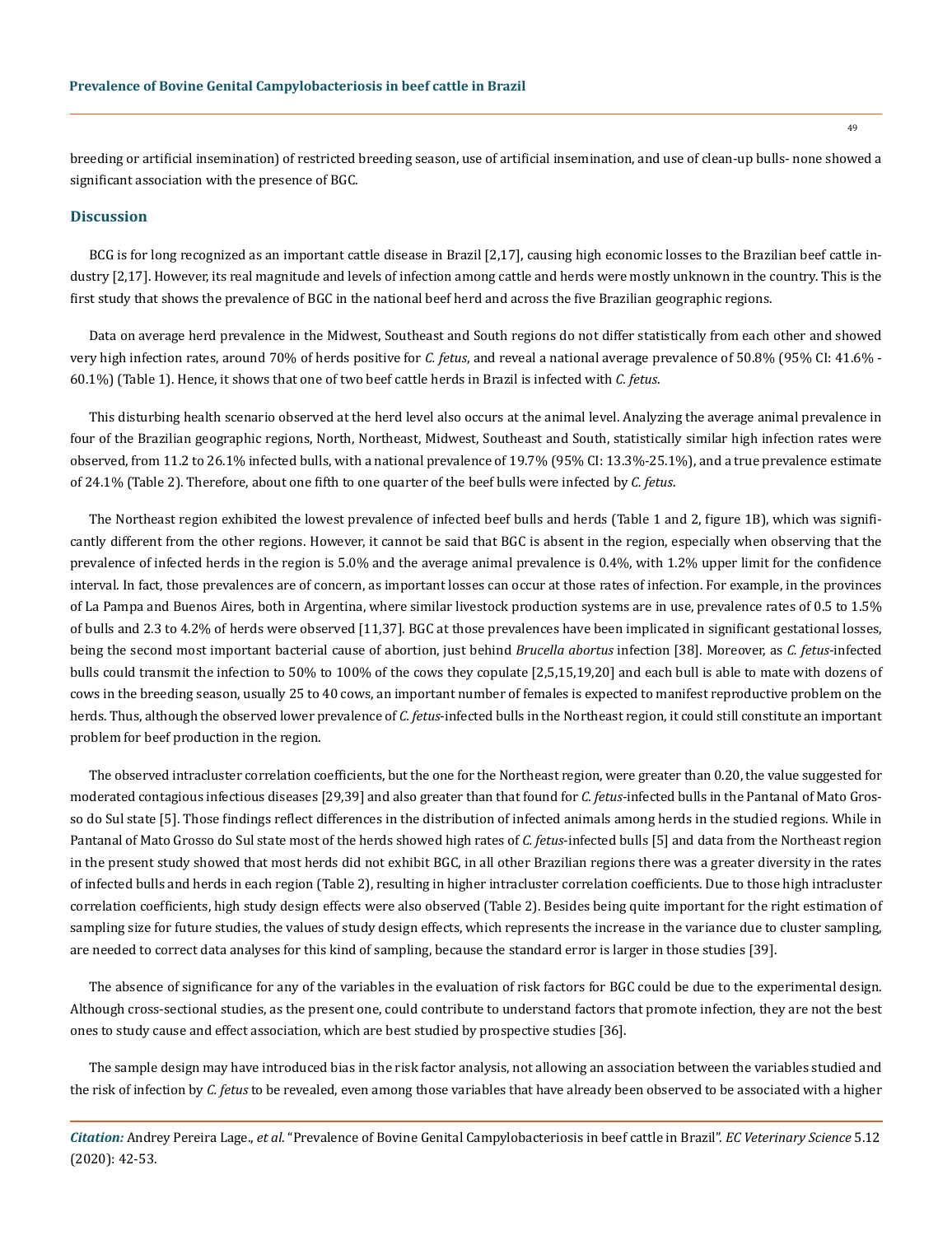risk of occurrence of BGC, as is the case of natural breeding, use of clean-up bull, age of bulls and property size [5,10,13,20,25,40]. The selection of properties that had bulls and, consequently, natural breeding, may have had its effects masked in relation to the presence of BGC due to variables that could cause confusion, such as the presence of clean-up bulls and the age of the bulls employed. This was the main limitation of the present study.

The widespread distribution of BGC in Brazilian beef herds reflects characteristics of the Brazilian livestock productive system and farmers' cultural behaviors. Most Brazilian farms raise cattle extensively on pasture under natural breeding, do not diagnose BGC in the herd and do not vaccinate against the disease. This is the profile of all studied farms in this study (Table 4-7). Moreover, most of studied herds also used clean-up bull and older bulls, over 4 ½ years old, two factors that were observed to increase the risk for BGC in other studies (Table 3, 4 and 6) [13,20]. Old bulls were prone to infection by *C. fetus*, for having deeper preputial crypts, which provides an ideal microaerophilic environment for the multiplication of bacteria and for establishing chronic infection [4,5,41]. Hence, as observed in the present study, the beef production system used in Brazil preserves factors favoring the maintenance and proliferation of bovine venereal diseases [15].

Beef herds infected with BGC suffer from low reproductive efficiency with conception rates as low as 35%, infertility and estrus repetitions, which consequently increase calving intervals, resulting in a smaller number of calves produced and weaned and, consequently, decreasing the total meat production by unit of time [5,6,20,42,43]. Together, the findings of high prevalence and widespread distribution of BGC among Brazilian beef herds, highlight BGC as one of the probably major causes of the low reproductive rates found in beef cattle in Brazil [5,18, 44,45].

Taking into consideration that none of the studied beef herds had previously been diagnosed with BGC, the high prevalence of BGC at bull and herd levels and that bulls are asymptomatic and usually carry the infection for life [2,4,41], Brazilian beef farmers should take strict measures to control and prevent BGC. As treatment of *C. fetus*-infected bulls has an unfavorable cost-benefit effect, a program based on the diagnose of BGC and culling of infected bulls could be established [2,42]. However, such a program can also bring economic and financial consequences due to the need of acquisition of replacement uninfected bulls and loss of important genetic lineages. So, in order to lower the prevalence, incidence, clinical disease and to mitigate the losses, it is recommended the implementation of a vaccination program, for both cows and bulls [2,46], the replacement of infected bulls by uninfected ones, and the use of artificial insemination, where it is feasible, strategies that have been shown to be effective where beef cattle are managed extensively [2,10,42,43,46,47].

#### **Conclusion**

In this study, the estimated prevalences of BGC at bull and herd levels in the five geographic Brazilian regions, as well as in the country, were observed to be very high, showing that BGC is widely disseminated among Brazilian beef cattle. Such findings support that BGC may be one of the causes of the low reproductive efficiency of the Brazilian beef herd. The extensive breeding system observed in our sample, as in Brazil, with natural breeding and low adoption of measures against BGC, such as artificial insemination, vaccination and diagnosis of the disease, should have contributed to the scenario found in the present study.

#### **Acknowledgements**

This study was supported by: Conselho Nacional de Desenvolvimento Científico e Tecnológico (CNPq), Fundação de Amparo à Pesquisa do Estado de Minas Gerais (Fapemig) and Fundação de Apoio ao Ensino, Pesquisa e Extensão (FEPE). DJH and EMSD are indebet to Coordenação de Aperfeiçoamento de Pessoal de Nível Superior - CAPES for their scholarships. APL thank CNPq for their fellowships. We thank JF Figueiredo and CB Fóscolo for technical help. We are also indebted to all veterinarians from Programa de Sanidade para Bovinos (Cattle Health Program) - Probov (Pfizer Saúde Animal - Brazil) for performing preputial sampling collections.

*Citation:* Andrey Pereira Lage., *et al*. "Prevalence of Bovine Genital Campylobacteriosis in beef cattle in Brazil". *EC Veterinary Science* 5.12 (2020): 42-53.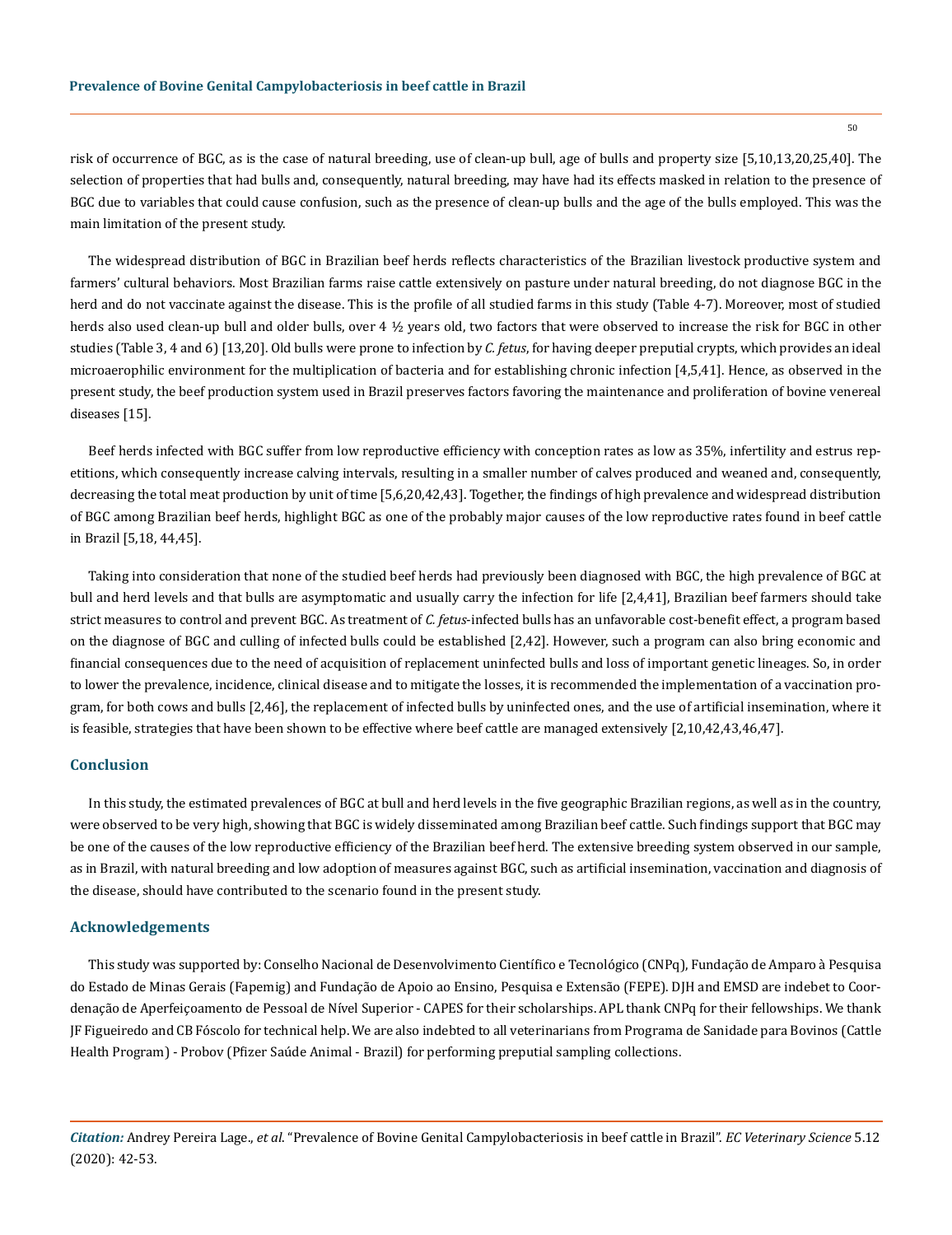#### **Conflicts of Interest**

Preputial sampling collections were performed by veterinarians from Programa de Sanidade para Bovinos (Cattle Health Program) - Probov (Pfizer Saúde Animal - Brazil).

## **Bibliography**

- 1. Haas DJ., *et al*[. "Adherence to and chemokine expression in HeLa cells infected by](https://www.ecronicon.com/veterinary-science.php) *Campylobacter fetus* subsp. venerealis". *EC Veterinary Science* [4.1 \(2019\): 04-14.](https://www.ecronicon.com/veterinary-science.php)
- 2. Alves TM., *et al*[. "Campilobacteriose genital bovina e tricomonose genital bovina: epidemiologia, diagnóstico e controle".](https://www.scielo.br/scielo.php?script=sci_arttext&pid=S0100-736X2011000400011&lng=en&nrm=iso&tlng=pt) *Pesquisa [Veterinária Brasileira](https://www.scielo.br/scielo.php?script=sci_arttext&pid=S0100-736X2011000400011&lng=en&nrm=iso&tlng=pt)* 31.4 (2011): 336-344.
- 3. Giobergia M., *et al.* ["Histopathologic characterization of the reproductive organs of heifers experimentally infected with](https://revistas.udea.edu.co/index.php/rccp/article/view/340411) *Campylobacter fetus* venerealis". *[Revista Colombiana de Ciencias Pecuarias](https://revistas.udea.edu.co/index.php/rccp/article/view/340411)* 33.3 (2019): 149-158.
- 4. Michi AN., *et al.* ["A review of sexually transmitted bovine trichomoniasis and campylobacteriosis affecting cattle reproductive health".](https://pubmed.ncbi.nlm.nih.gov/26679515/)  *Theriogenology* [85.5 \(2016\): 781-791.](https://pubmed.ncbi.nlm.nih.gov/26679515/)
- 5. Pellegrin AO., *et al.* ["Bovine Genital Campylobacteriosis in Pantanal, Mato Grosso do Sul State, Brazil".](https://revues.cirad.fr/index.php/REMVT/article/view/9820) *Revue D'élevage Et Médecine [Vétérinaire Des Pays Tropicaux](https://revues.cirad.fr/index.php/REMVT/article/view/9820)* 55 (2002): 169-173.
- 6. Mccool CJ., *et al.* ["Prevalence of bovine venereal disease in the Victoria River District of the Northern Territory: likely economic effects](https://pubmed.ncbi.nlm.nih.gov/3401162/)  [and practicable control measures".](https://pubmed.ncbi.nlm.nih.gov/3401162/) *Australian Veterinary Journal* 65. 5 (1988): 153-156.
- 7. Mshelia GD., *et al.* ["Epidemiology of bovine venereal campylobacteriosis: geographic distribution and recent advances in molecular](https://onlinelibrary.wiley.com/doi/abs/10.1111/j.1439-0531.2009.01546.x)  diagnostic techniques". *[Reproduction in Domestic Animals](https://onlinelibrary.wiley.com/doi/abs/10.1111/j.1439-0531.2009.01546.x)* 45.5 (2010): e221-e230.
- 8. [OIE, World Organisation for Animal Health. "Bovine Genital Campylobacteriosis". In: Manual of Diagnostic Tests and Vaccines for Ter](https://www.oie.int/standard-setting/terrestrial-manual/access-online/)[restrial Animals \(2020\).](https://www.oie.int/standard-setting/terrestrial-manual/access-online/)
- 9. Silveira CS., *et al.* ["Diagnosis of bovine genital campylobacteriosis in South America".](https://www.frontiersin.org/articles/10.3389/fvets.2018.00321/full) *Frontiers in Veterinary Science* 5 (2018): 321.
- 10. Jimenez DF., *et al*. "Factors associated with infection by *Campylobacter fetus* [in beef herds in the Province of Buenos Aires, Argentina".](https://pubmed.ncbi.nlm.nih.gov/21737166/)  *[Preventive Veterinary Medicine](https://pubmed.ncbi.nlm.nih.gov/21737166/)* 101.3-4 (2011): 157-162.
- 11. Molina L., *et al.* ["Spatial and temporal epidemiology of bovine trichomoniasis and bovine genital campylobacteriosis in La Pampa](https://www.sciencedirect.com/science/article/pii/S0167587713000688)  province (Argentina)". P*[reventive Veterinary Medicine](https://www.sciencedirect.com/science/article/pii/S0167587713000688)* 110.3-4 (2013): 388-394.
- 12. Hum S., *et al.* "Bovine genital campylobacteriosis". *[Australia and New Zealand Standard Diagnostic Procedures](https://www.agriculture.gov.au/animal/health/laboratories/procedures/anzsdp/bovine-genital-campylobacteriosis)* (2009): 1-19.
- 13. Mai HM., *et al.* ["Prevalence of bovine genital campylobacteriosis and trichomonosis of bulls in northern Nigeria".](https://www.ncbi.nlm.nih.gov/pmc/articles/PMC3751741/) *Acta veterinaria Scandinavica* [55.1 \(2013\): 56.](https://www.ncbi.nlm.nih.gov/pmc/articles/PMC3751741/)
- 14. Repiso MV., *et al.* ["Prevalencia de las principales enfermedades infecciosas que afectan el comportamiento reproductivo en la ga](http://www.revistasmvu.com.uy/index.php/smvu/article/view/368)[nadería de carne y caracterización de los establecimientos de cría del Uruguay".](http://www.revistasmvu.com.uy/index.php/smvu/article/view/368) *Veterinaria (Montevideo)* 40.157 (2005): 5-28.
- 15. [Bondurant RH. "Venereal diseases of cattle: natural history, diagnosis, and the role of vaccines in their control". T](https://pubmed.ncbi.nlm.nih.gov/15955436/)*he Veterinary clinics [of North America Food Animal Practice](https://pubmed.ncbi.nlm.nih.gov/15955436/)* 21.2 (2005): 383-408.
- 16. D'Apice M. "Ocorrência do aborto no Estado de São Paulo devido ao Vibrio fetus". *Biológico* 22.1 (1956): 15-18.

*Citation:* Andrey Pereira Lage., *et al*. "Prevalence of Bovine Genital Campylobacteriosis in beef cattle in Brazil". *EC Veterinary Science* 5.12 (2020): 42-53.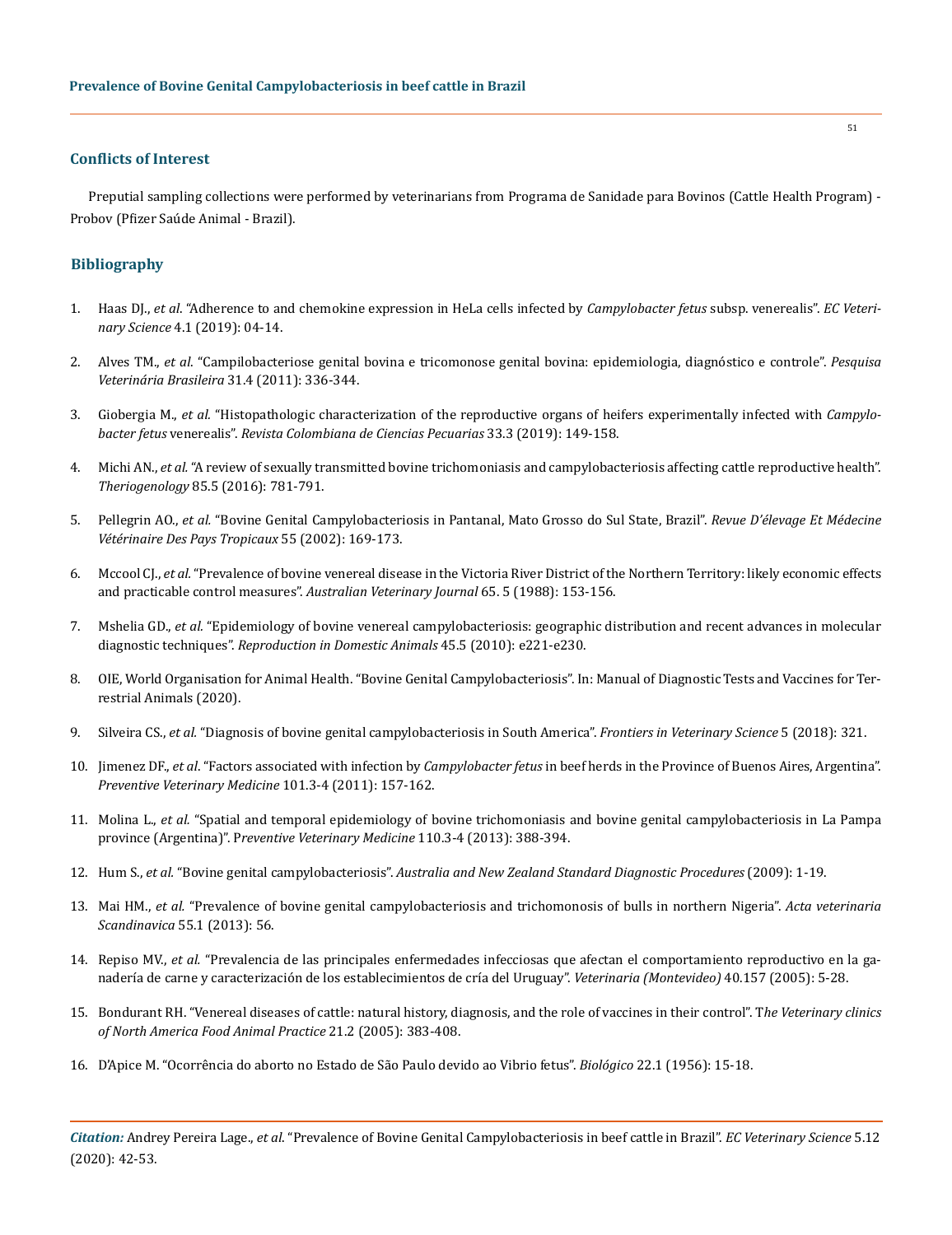- 17. Balzan C., *et al.* ["Bovine genital campylobacteriosis: main features and perspectives for diagnosis and control".](https://www.scielo.br/scielo.php?script=sci_arttext&pid=S0103-84782020000300451) *Ciência Rural* 50.3 [\(2020\): e20190272.](https://www.scielo.br/scielo.php?script=sci_arttext&pid=S0103-84782020000300451)
- 18. Alves C., *et al.* ["Productive profile of cattle-rearing farms in the state of Minas Gerais, Brazil, 2002".](http://www.revistas.usp.br/bjvras/article/view/143933) *Brazilian Journal of Veterinary [Research and Animal Science](http://www.revistas.usp.br/bjvras/article/view/143933)* 55.4 (2018): e143933.
- 19. Ziech RE., *et al.* "*Campylobacter fetus* [in cattle from Rio Grande do Sul state, Brazil".](https://www.scielo.br/scielo.php?script=sci_arttext&pid=S0103-84782014000100023) *Ciência Rural* 44.1 (2014): 141-146.
- 20. Stynen APR., *et al.* [Campilobacteriose genital bovina em rebanhos leiteiros com problemas reprodutivos da microrregião de Varginha](https://www.scielo.br/scielo.php?script=sci_arttext&pid=S0102-09352003000600015&lng=en&nrm=iso&tlng=pt)  - Minas Gerais". *[Arquivo Brasileiro de Medicina Veterinária e Zootecnia](https://www.scielo.br/scielo.php?script=sci_arttext&pid=S0102-09352003000600015&lng=en&nrm=iso&tlng=pt)* 55.6 (2003): 766-769.
- 21. Nascimento GG., *et al.* "Occurrence of *Campylobacter fetus* subsp. venerealis and *Tritrichomonas foetus* [DNA in bulls from Alagoas](http://www.uel.br/revistas/uel/index.php/semagrarias/article/view/33141)  State, Brazil". *[Semina: Ciências Agrárias](http://www.uel.br/revistas/uel/index.php/semagrarias/article/view/33141)* 39.6 (2018): 2477-2486.
- 22. Lage AP., *et al.* ["Campilobacteriose genital bovina: 21 anos de diagnóstico na Escola de Veterinária da UFMG".](https://www.scielo.br/pdf/abmvz/v55n6/19384.pdf) *Revista Brasileira de [Reprodução Animal](https://www.scielo.br/pdf/abmvz/v55n6/19384.pdf)* 21 (1997): 164-166.
- 23. Botelho MPA., *et al.* "Prevalence of *Tritrichomonas foetus* and *Campylobacter fetus* [subsp. venerealis among bulls slaughtered in the](http://www.uel.br/revistas/uel/index.php/semagrarias/article/view/30772)  state of Minas Gerais, Brazil". *[Semina: Ciências Agrárias](http://www.uel.br/revistas/uel/index.php/semagrarias/article/view/30772)* 39.5 (2018): 2039-2048.
- 24. Leal DR., *et al.* ["Prevalência da campilobacteriose e da tricomonose genitais bovinas no Distrito Federal e em seu entorno".](http://cbra.org.br/portal/publicacoes/rbra/2012/rbraod2012.html) *Revista [Brasileira de Reprodução Animal](http://cbra.org.br/portal/publicacoes/rbra/2012/rbraod2012.html)* 36.4 (2012): 256-259.
- 25. Oliveira JMB., *et al.* ["Prevalence and risk factors associated with bovine genital campylobacteriosis and bovine trichomonosis in the](https://link.springer.com/article/10.1007/s11250-015-0761-3)  state of Pernambuco, Brazil". *[Tropical Animal Health and Production](https://link.springer.com/article/10.1007/s11250-015-0761-3)* 47.3 (2015): 549-555.
- 26. Oliveira Filho RB., *et al.* "Prevalence of *Campylobacter fetus* [subsp. venerealis in dairy cows from Brejo Paraibano, Brazil".](https://seer.ufrgs.br/ActaScientiaeVeterinariae/article/view/81811/0) *Acta Scien[tiae Veterinariae](https://seer.ufrgs.br/ActaScientiaeVeterinariae/article/view/81811/0)* 46.1 (2018): 1526.
- 27. [IBGE. "Sistema IBGE de Recuperação Automática SIDRA \(1999/2000\)".](https://sidra.ibge.gov.br/)
- 28. Bennett S., *et al.* ["A simplified general method for cluster-sample surveys of health in developing countries".](https://pubmed.ncbi.nlm.nih.gov/1949887/) *World Health Statistics Quarterly* [44.3 \(1991\): 98-106.](https://pubmed.ncbi.nlm.nih.gov/1949887/)
- 29. [Otte MJ and Gumm ID. "Intra-cluster correlation coefficients of 20 infections calculated from the results of cluster-sample surveys".](https://www.sciencedirect.com/science/article/pii/S0167587796011087)  *[Preventive Veterinary Medicine](https://www.sciencedirect.com/science/article/pii/S0167587796011087)* 31.1-2 (1997): 147-150.
- 30. Leite RC., *et al.* "Técnica modificada para coleta de lavado prepucial de touros, para exame de tricomonose e ou campilobacteriose". *Revista Brasileira de Reprodução Animal* 19 (1995): 434.
- 31. Figueiredo JF., *et al.* ["Evaluation of direct fluorescent antibody test for the diagnosis of bovine genital campylobacteriosis".](https://www.medigraphic.com/cgi-bin/new/resumenI.cgi?IDARTICULO=4161&id2=) *Revista [Latinoamericana de Microbiología](https://www.medigraphic.com/cgi-bin/new/resumenI.cgi?IDARTICULO=4161&id2=)* 44.3-4 (2002): 118-123.
- 32. [Wayne WD. "Biostatistics: a foundation for analysis in the Health Sciences".](https://www.wiley.com/en-us/Biostatistics%3A+A+Foundation+for+Analysis+in+the+Health+Sciences%2C+11th+Edition-p-9781119496571) *John Wiley and Sons* (1987): 748.
- 33. Dean AG., *et al.* ["Epi Info™, a database and statistics program for public health professionals". Atlanta: CDC \(2011\).](https://www.cdc.gov/epiinfo/)
- 34. Putt SNH., *et al.* "Veterinary epidemiology and economics in Africa". London: University of Reading (1987): 130.
- 35. Stevenson M., *et al.* ["EpiR: Tools for the analysis of epidemiological data \(R package version 1.0-14\)" \(2020\).](https://CRAN.R-project.org/package=epiR)
- 36. Dohoo I., *et al*. "Veterinary Epidemiologic Research". Charlottetown: AVC Inc (2009): 865.